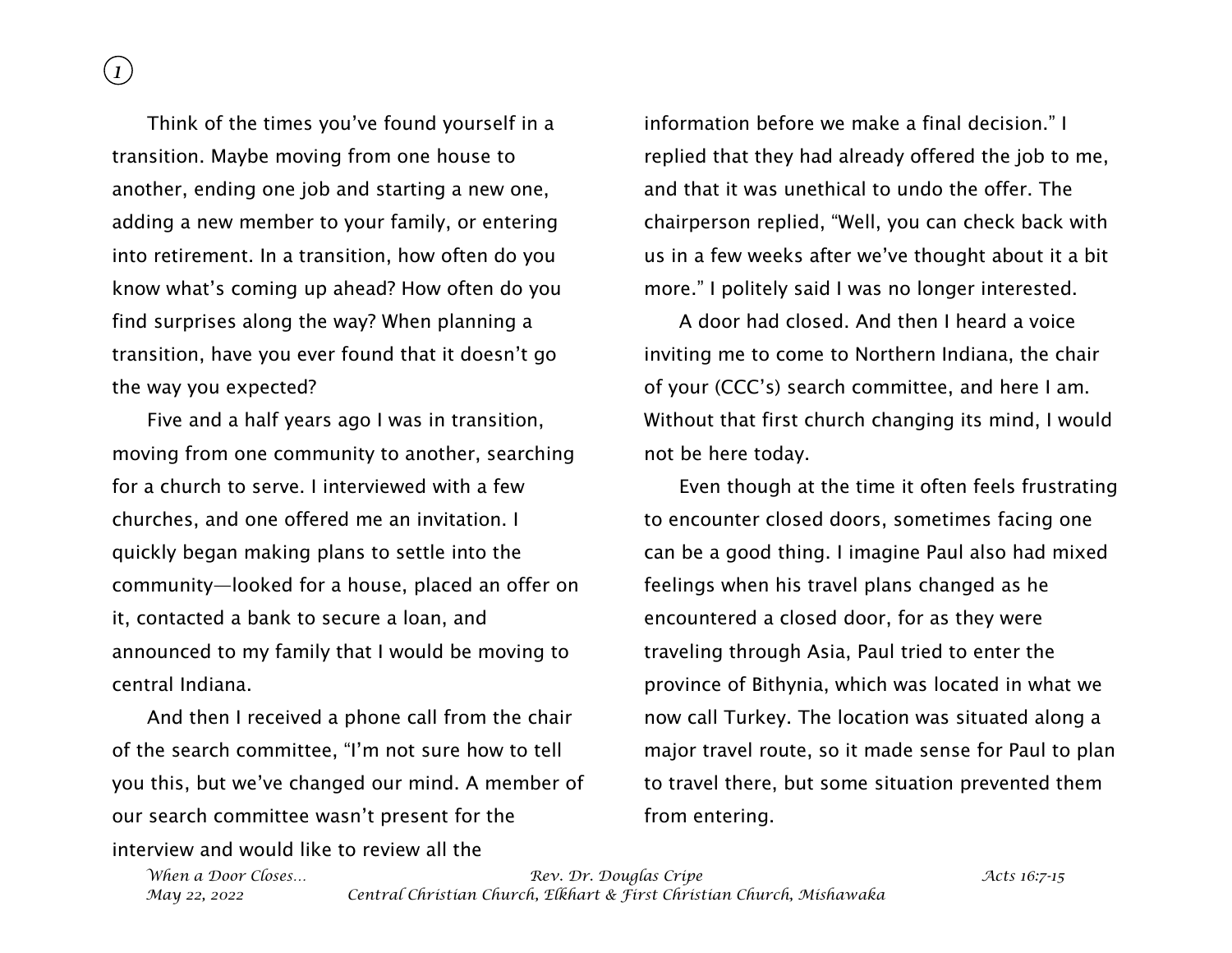*2*

The narrator of Acts suggested that the Spirit of Jesus prevented them from entering. I imagine Paul feeling frustrated that this great opportunity he envisioned was blocked, but that evening he had a dreamlike vision of a man from Macedonia calling to him, "Come to our community and help us!" This event prompted Paul to begin his third major journey to tell about his experiences of Jesus, traveling well beyond his first two adventures.

When they arrived in the city of Phillipi, they went down to the river on the Sabbath to find a place for prayer. There they discovered a group of women gathered with Lydia. Although she was a woman of faith, she was a Gentile, an outsider, but that didn't prevent Paul from telling her about Jesus. Once she heard of his experiences, she and her entire household were baptized. She then invited Paul to stay with her family.

Lydia sold purple cloth, which indicates she had substantial financial resources, for obtaining purple dye was quite involved and expensive since the color came from collecting certain snails and grinding them to extract their purple juices. Usually this color was reserved for royalty, for only the wealthy could afford to purchase this color of cloth.

From this encounter, a church formed in this community, with the likelihood that Lydia was an early leader and major financial supporter of the congregation.<sup>1</sup> If Paul had not encountered the closed door of his original journey, this community of faith may have never originated. He would not have later written his letter to the Philippians while sitting in jail, which means we would not have these wonderful words:

- Rejoice in the Lord always; again I will say, Rejoice. (4:4)
- Do not worry about anything, but in everything by prayer and supplication with thanksgiving let your requests be made known to God. (4:6)
- I can do all things through him who strengthens me. (4:13)

Imagine if Paul had not encountered a closed door, had never entered this community, had not started a church, and had not written these words

*When a Door Closes… Rev. Dr. Douglas Cripe Acts 16:7-15 May 22, 2022 Central Christian Church, Elkhart & First Christian Church, Mishawaka*